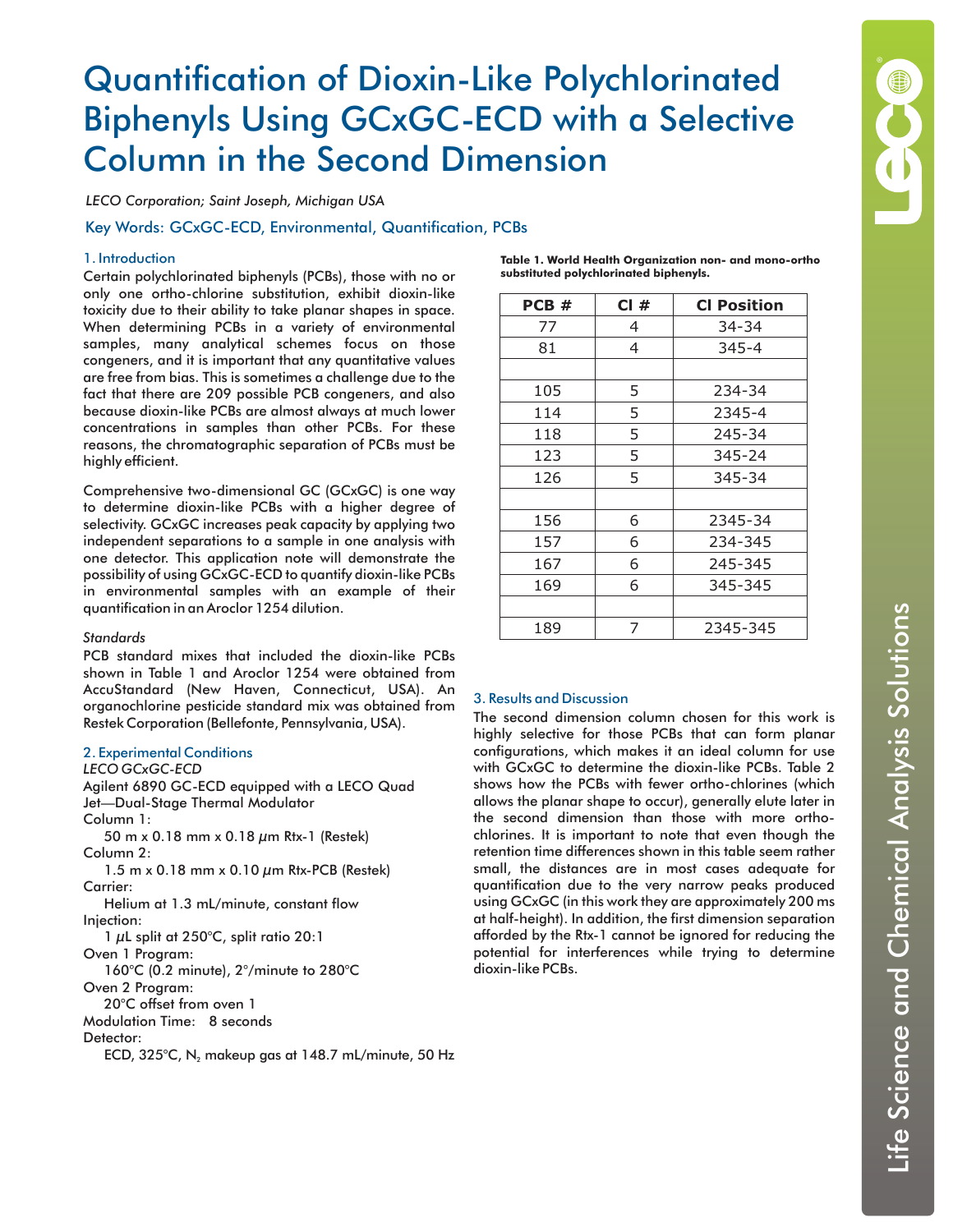**Table 2. Second dimension retention times in seconds (RT 2) for dioxin-like PCBs (on top) compared to those with greater degrees of ortho-chlorine substitution (on bottom).**

| PCB# | <b>CI Position</b> | <b>RT 2</b> |
|------|--------------------|-------------|
| 77   | 34-34              | 6.42        |
| 81   | $345 - 4$          | 6.28        |
|      |                    |             |
| 105  | 234-34             | 6.50        |
| 114  | 2345-4             | 6.28        |
| 118  | 245-34             | 5.94        |
| 123  | 345-24             | 6.04        |
| 126  | 345-34             | 6.78        |
|      |                    |             |
| 156  | 2345-34            | 6.72        |
| 157  | 234-345            | 6.72        |
| 167  | 245-345            | 6.12        |
| 169  | 345-345            | 7.08        |
|      |                    |             |
| 189  | 2345-345           | 6.92        |
|      |                    |             |

| PCB# | <b>CI Position</b> | <b>RT 2</b> |
|------|--------------------|-------------|
| 49   | $24 - 25$          | 5.06        |
| 52   | $25 - 25$          | 5.00        |
|      |                    |             |
| 87   | 234-25             | 5.82        |
| 95   | 236-25             | 5.80        |
| 99   | 245-24             | 5.56        |
| 101  | 245-25             | 5.50        |
| 110  | 236-34             | 5.90        |
|      |                    |             |
| 132  | 234-236            | 6.14        |
| 138  | 234-245            | 6.18        |
| 149  | 236-245            | 6.12        |
| 153  | 245-245            | 5.88        |
|      |                    |             |
| 180  | 2345-245           | 6.30        |

To test the accuracy of GCxGC-ECD, dioxin-like PCBs in an Aroclor 1254 dilution were quantified against GCxGC-ECD calibration curves prepared using hexachlorobenzene as an internal standard. The values produced were compared against those from a detailed study conducted by Frame et. al, where numerous GC column sets and mass spectrometry were used to define Aroclor PCB concentrations (Table 3). The numbers are in good agreement, except for PCB 77, where a large concentration of PCB 110, a pentachlorobiphenyl, may have thwarted the quantification effort for PCB 77. This is interesting from the standpoint that these congeners are resolved chromatographically in the second dimension using Rtx-PCB when they exist in approximately equal concentrations in a sample (Figure 1A). Figure 1B shows

the same chromatographic area as Figure 1A, but for Aroclor 1254. PCB 110, which is at 325 pg/ $\mu$ L as calculated from Frame et. al, is the dominant PCB, and PCB 77 cannot be detected.

**Table 3. Dioxin-like PCB concentrations in Aroclor 1254 (pg/µL) as calculated from the study of Frame et. al, and with GCxGC-ECD.**

| PCB# | Frame et. al | <b>GCxGC-ECD</b> |
|------|--------------|------------------|
| 77   | 1.05         | $**$             |
| 81   | ND           | ND               |
|      |              |                  |
| 105  | 105          | 101              |
| 114  | 6.30         | 7.41             |
| 118  | 257          | 201              |
| 123  | 5.25         | 5.41             |
| 126  | ND           | <b>ND</b>        |
|      |              |                  |
| 156  | 28.7         | 32.6             |
| 157  | 6.65         | 6.96             |
| 167  | 9.45         | 11.1             |
| 169  | ND           | ND               |
|      |              |                  |
| 189  | 0.35         | 1.44             |

*ND = not detected. \*\*possible coelution from PCB 110.*



*Figure 1. Contour plots of (1A) standard mix containing equal concentrations of PCBs 110 and the dioxin-like PCB 77 and (1B) Aroclor 1254. As calculated from the study of Frame et. al, PCB 110 is at 325 pg/µL in the Aroclor 1254 dilution, while PCB 77 only has a concentration of 1.05 pg/µL.*

The selectivity of GCxGC-ECD for dioxin-like PCBs, even when they are in the presence of bulk PCBs in an Aroclor, has been adequately demonstrated by the data in Table 3, except for PCB 77. In this case, a better chromatographic separation may be necessary to determine this PCB in an unbiased fashion should PCB 110 be elevated in the same sample. To further demonstrate the selectivity of GCxGC-ECD for dioxin-like PCBs, the Aroclor 1254 dilution was made more complex by spiking it with an organochlorine pesticide (OCP) mix that contained aldrin, chlordanes, DDD, DDE, DDT, dieldrin, endosulfans, endosulfan sulfate, endrin, endrin aldehyde, endrin ketone, heptachlor, heptachlor epoxide, hexachlorocyclohexanes, and methoxychlor at 100 pg/ $\mu$ L for each pesticide. In environmental samples it is not unusual to find OCPs with PCBs, which complicates the determination of both species. Table 4 demonstrates that the OCPs did not